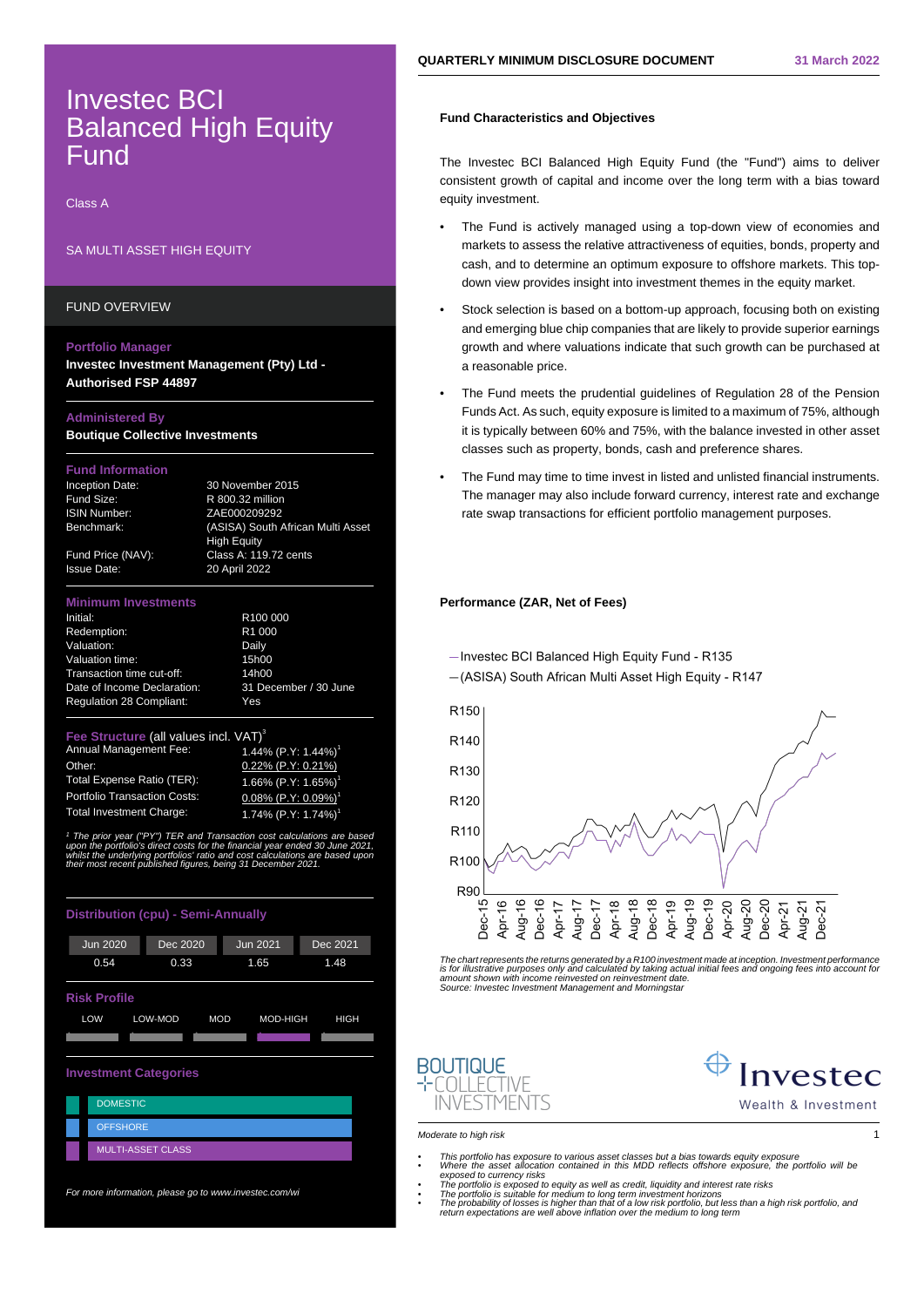# Investec BCI Balanced High Equity Fund

Class A

# SA MULTI ASSET HIGH EQUITY



# **Top 10 Holdings**

| 1. Investec WA Core            | 6. FirstRand Ltd            |
|--------------------------------|-----------------------------|
| 2. R2030 Government Bond       | 7. BHP Group Ltd            |
| 3. Investec WA Global Equity   | 8. Satrix MSCI World ETF    |
| 4. Investec BCI Dynamic Equity | 9. R2035 Government Bond    |
| 5. Anglo American PLC          | 10. Standard Bank Group Ltd |

Source: Investec Investment Management and Morningstar

# **Asset Allocation (%)<sup>3</sup>**

|                          | <b>Domestic</b><br><b>Offshore</b> |       | Total  |  |
|--------------------------|------------------------------------|-------|--------|--|
| Alternatives             | 2.2%                               | 0.5%  | 2.8%   |  |
| <b>Bonds</b>             | 12.1%<br>2.1%                      |       | 14.2%  |  |
| Cash & Cash Alternatives | 2.6%<br>1.8%                       |       | 4.4%   |  |
| Equities                 | 52.3%                              | 19.1% |        |  |
| Preference Shares        | 2.2%<br>0.0%                       |       | 2.2%   |  |
| Property                 | 4.7%                               | 0.4%  | 5.1%   |  |
| <b>Total</b>             | 76.1%                              | 23.9% | 100.0% |  |

The Cash & Cash Alternatives above include corporate floating rate notes and government bonds with less<br>than six months to maturity<br>Source : Investec Investment Management

# **Performance (Class A, net of fees)**

|                                               | 1 year | $3 \text{ years}^2$ | $5$ years <sup>2</sup> | <b>Since</b><br>inception $2$ | <b>Calendar High Calendar Low</b> |         |
|-----------------------------------------------|--------|---------------------|------------------------|-------------------------------|-----------------------------------|---------|
| Investec BCI Balanced High Equity Fund        | 12.7%  | 8.5%                | 6.3%                   | 4.9%                          | 21.6%                             | -4.8%   |
| (ASISA) South African Multi Asset High Equity | 10.7%  | $9.0\%$             | 7.2%                   | 6.2%                          | 20.3%                             | $-3.6%$ |

<sup>2</sup> Annualised

Method of calculation: NAV-NAV. Gross income reinvested Source: Investec Investment Management and Morningstar